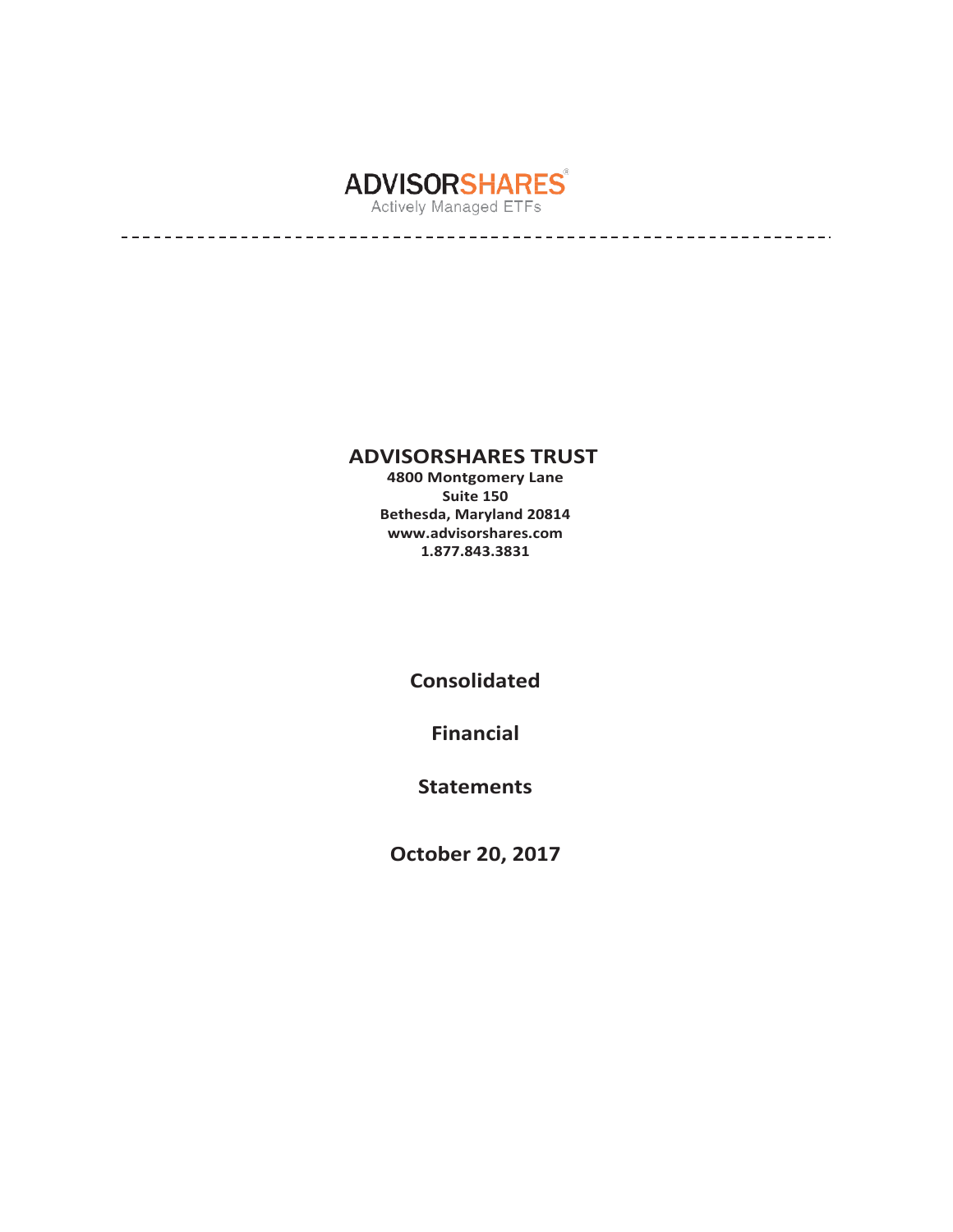#### **Commodity Pool Operator Oath of Affirmation**

To the Shareholder of AdvisorShares Gartman Gold/Euro ETF And AdvisorShares Gartman Gold/Yen ETF,

To the best knowledge and belief of the undersigned, the information contained in the accompanying financial statements as of and for the period ended October 20, 2017, and the related notes thereto is accurate and complete.

laffirm that, to the best of my knowledge and belief, all information contained herein is true, correct and complete.

 $By:$ 

Noah Hamman, Chief Executive Officer of AdvisorShares

By:

Dan Ahrens, Secretary and Treasurer of AdvisorShares

February 9, 2018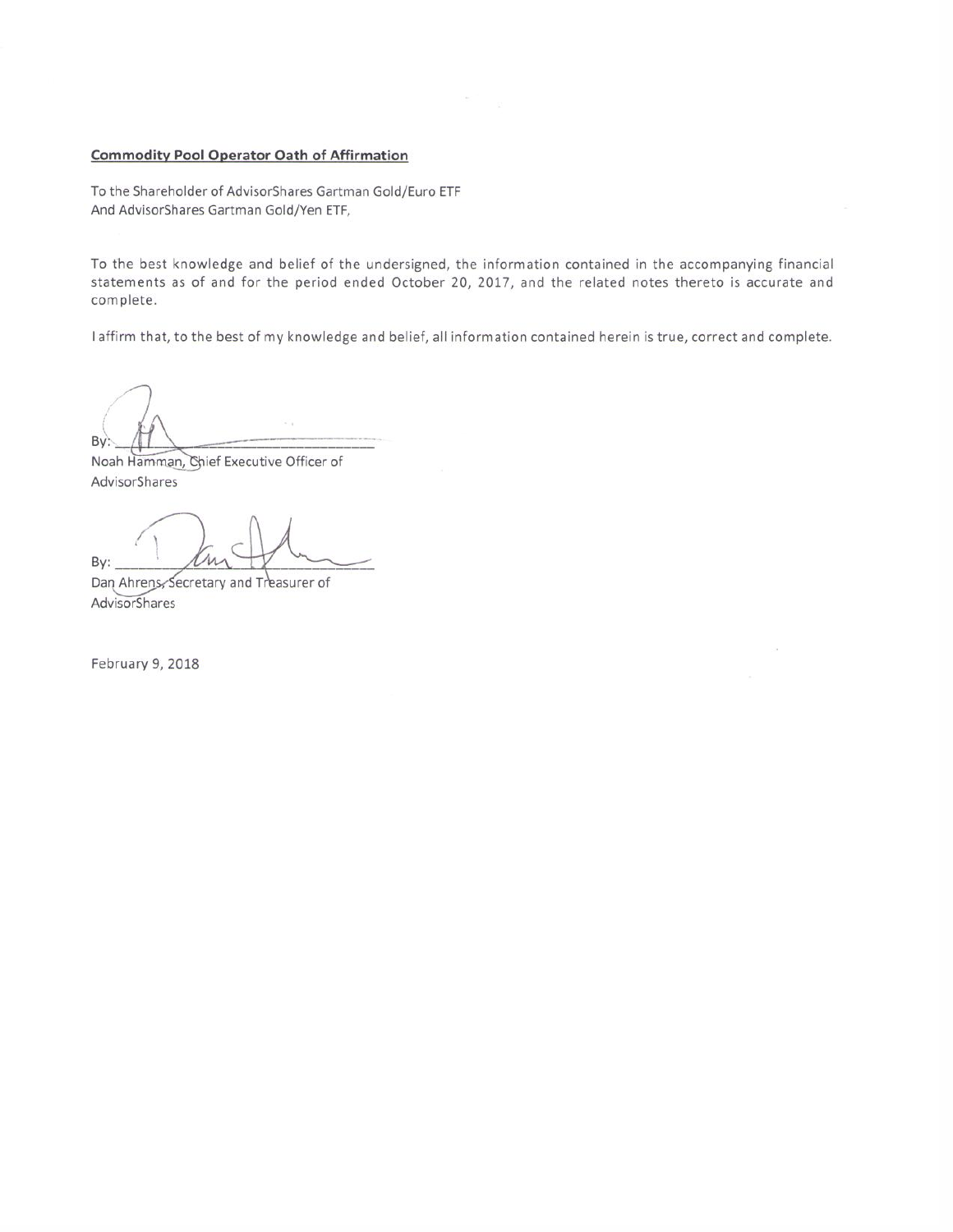### **TABLE OF CONTENTS**

|                                                   | Page |
|---------------------------------------------------|------|
| <b>Consolidated Statements of Operations</b>      |      |
| Consolidated Statements of Changes in Net Assets  | 2    |
| Consolidated Financial Highlights                 | 3    |
| <b>Consolidated Notes to Financial Statements</b> |      |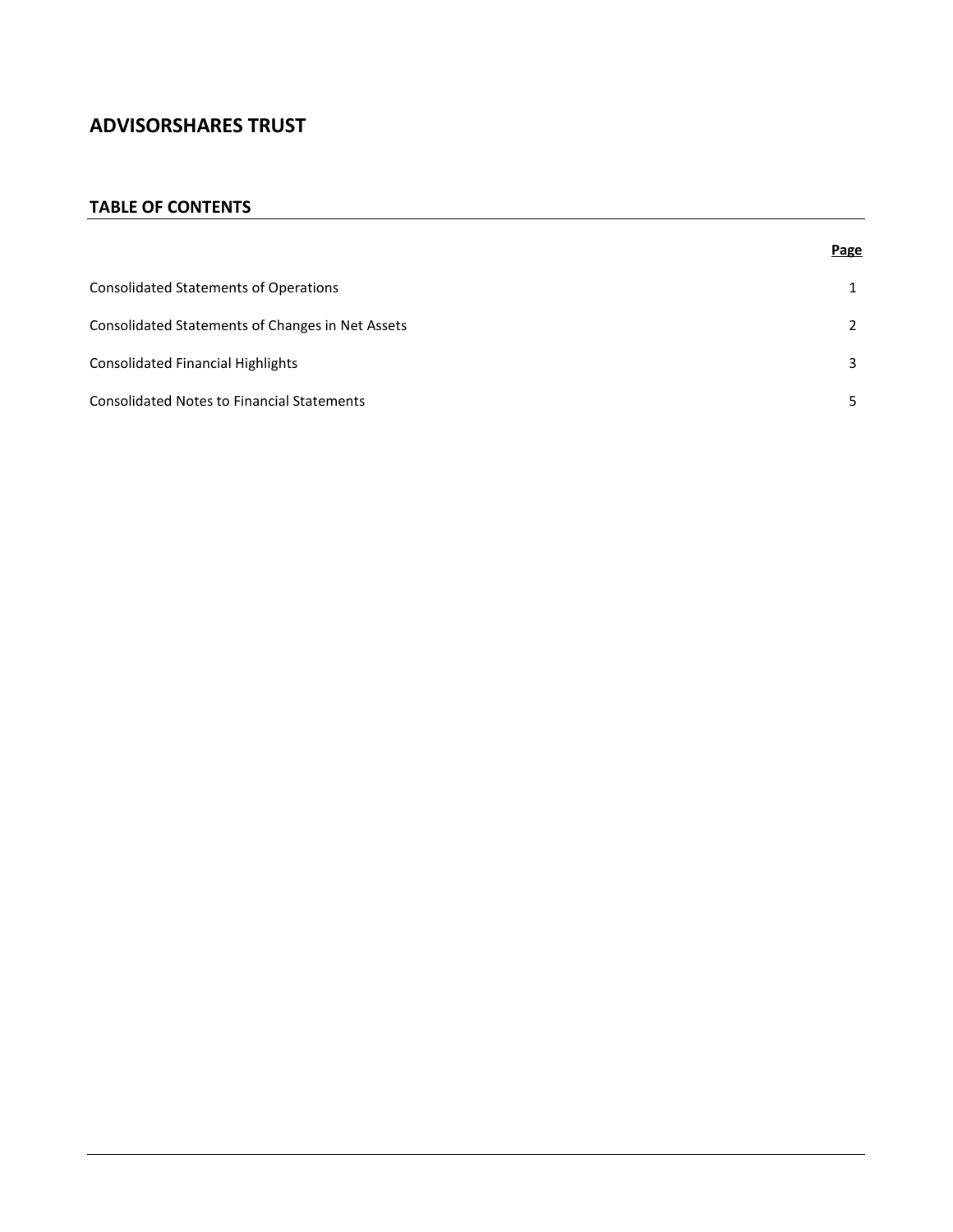### **ADVISORSHARES TRUST Consolidated Statements of Operations For the Period Ended October 20, 2017**

| <b>Investment Income:</b><br>\$<br>\$<br>Dividend Income from Affiliates<br>17,056<br>17,056<br>9,637<br>Interest Income<br>11,584<br>26,693<br>28,640<br>Total investment income<br><b>Expenses:</b><br>Advisory fees<br>24,781<br>22,325<br>Accounting & Administration Fees<br>23,156<br>23,156<br><b>Professional Fees</b><br>9,166<br>8,012<br>1,953<br>1,953<br><b>Exchange Listing Fees</b><br><b>Custody Fees</b><br>1,075<br>945<br><b>Report to Shareholders</b><br>1,469<br>1,660<br><b>Trustee Fees</b><br>1,469<br>1,469<br>CCO Fees<br>776<br>746<br><b>Pricing Fees</b><br>3,405<br>2,780<br><b>Transfer Agent Fees</b><br>201<br>320<br><b>Insurance Fees</b><br>259<br>260<br><b>Miscellaneous Fees</b><br>539<br>1,362<br>65,793<br>Total expenses<br>67,444<br>(22, 325)<br>(24, 781)<br>Advisory fees waived<br>(13, 378)<br><b>Expense Reimbursement</b><br>(17,083)<br>29,285<br>26,385<br>Net expenses<br>(645)<br>Net investment Income/(Loss)<br>308<br>Realized and Unrealized Gain (Loss) on Investments and Futures Contracts:<br>Net realized gain (loss) on:<br>Investments and foreign currency<br>(19, 429)<br>2,220<br><b>Investments in Affiliates</b><br>(615)<br>(615)<br>689,624<br><b>Futures contracts</b> |
|---------------------------------------------------------------------------------------------------------------------------------------------------------------------------------------------------------------------------------------------------------------------------------------------------------------------------------------------------------------------------------------------------------------------------------------------------------------------------------------------------------------------------------------------------------------------------------------------------------------------------------------------------------------------------------------------------------------------------------------------------------------------------------------------------------------------------------------------------------------------------------------------------------------------------------------------------------------------------------------------------------------------------------------------------------------------------------------------------------------------------------------------------------------------------------------------------------------------------------------------------|
|                                                                                                                                                                                                                                                                                                                                                                                                                                                                                                                                                                                                                                                                                                                                                                                                                                                                                                                                                                                                                                                                                                                                                                                                                                                   |
|                                                                                                                                                                                                                                                                                                                                                                                                                                                                                                                                                                                                                                                                                                                                                                                                                                                                                                                                                                                                                                                                                                                                                                                                                                                   |
|                                                                                                                                                                                                                                                                                                                                                                                                                                                                                                                                                                                                                                                                                                                                                                                                                                                                                                                                                                                                                                                                                                                                                                                                                                                   |
|                                                                                                                                                                                                                                                                                                                                                                                                                                                                                                                                                                                                                                                                                                                                                                                                                                                                                                                                                                                                                                                                                                                                                                                                                                                   |
|                                                                                                                                                                                                                                                                                                                                                                                                                                                                                                                                                                                                                                                                                                                                                                                                                                                                                                                                                                                                                                                                                                                                                                                                                                                   |
|                                                                                                                                                                                                                                                                                                                                                                                                                                                                                                                                                                                                                                                                                                                                                                                                                                                                                                                                                                                                                                                                                                                                                                                                                                                   |
|                                                                                                                                                                                                                                                                                                                                                                                                                                                                                                                                                                                                                                                                                                                                                                                                                                                                                                                                                                                                                                                                                                                                                                                                                                                   |
|                                                                                                                                                                                                                                                                                                                                                                                                                                                                                                                                                                                                                                                                                                                                                                                                                                                                                                                                                                                                                                                                                                                                                                                                                                                   |
|                                                                                                                                                                                                                                                                                                                                                                                                                                                                                                                                                                                                                                                                                                                                                                                                                                                                                                                                                                                                                                                                                                                                                                                                                                                   |
|                                                                                                                                                                                                                                                                                                                                                                                                                                                                                                                                                                                                                                                                                                                                                                                                                                                                                                                                                                                                                                                                                                                                                                                                                                                   |
|                                                                                                                                                                                                                                                                                                                                                                                                                                                                                                                                                                                                                                                                                                                                                                                                                                                                                                                                                                                                                                                                                                                                                                                                                                                   |
|                                                                                                                                                                                                                                                                                                                                                                                                                                                                                                                                                                                                                                                                                                                                                                                                                                                                                                                                                                                                                                                                                                                                                                                                                                                   |
|                                                                                                                                                                                                                                                                                                                                                                                                                                                                                                                                                                                                                                                                                                                                                                                                                                                                                                                                                                                                                                                                                                                                                                                                                                                   |
|                                                                                                                                                                                                                                                                                                                                                                                                                                                                                                                                                                                                                                                                                                                                                                                                                                                                                                                                                                                                                                                                                                                                                                                                                                                   |
|                                                                                                                                                                                                                                                                                                                                                                                                                                                                                                                                                                                                                                                                                                                                                                                                                                                                                                                                                                                                                                                                                                                                                                                                                                                   |
|                                                                                                                                                                                                                                                                                                                                                                                                                                                                                                                                                                                                                                                                                                                                                                                                                                                                                                                                                                                                                                                                                                                                                                                                                                                   |
|                                                                                                                                                                                                                                                                                                                                                                                                                                                                                                                                                                                                                                                                                                                                                                                                                                                                                                                                                                                                                                                                                                                                                                                                                                                   |
|                                                                                                                                                                                                                                                                                                                                                                                                                                                                                                                                                                                                                                                                                                                                                                                                                                                                                                                                                                                                                                                                                                                                                                                                                                                   |
|                                                                                                                                                                                                                                                                                                                                                                                                                                                                                                                                                                                                                                                                                                                                                                                                                                                                                                                                                                                                                                                                                                                                                                                                                                                   |
|                                                                                                                                                                                                                                                                                                                                                                                                                                                                                                                                                                                                                                                                                                                                                                                                                                                                                                                                                                                                                                                                                                                                                                                                                                                   |
|                                                                                                                                                                                                                                                                                                                                                                                                                                                                                                                                                                                                                                                                                                                                                                                                                                                                                                                                                                                                                                                                                                                                                                                                                                                   |
|                                                                                                                                                                                                                                                                                                                                                                                                                                                                                                                                                                                                                                                                                                                                                                                                                                                                                                                                                                                                                                                                                                                                                                                                                                                   |
|                                                                                                                                                                                                                                                                                                                                                                                                                                                                                                                                                                                                                                                                                                                                                                                                                                                                                                                                                                                                                                                                                                                                                                                                                                                   |
|                                                                                                                                                                                                                                                                                                                                                                                                                                                                                                                                                                                                                                                                                                                                                                                                                                                                                                                                                                                                                                                                                                                                                                                                                                                   |
|                                                                                                                                                                                                                                                                                                                                                                                                                                                                                                                                                                                                                                                                                                                                                                                                                                                                                                                                                                                                                                                                                                                                                                                                                                                   |
|                                                                                                                                                                                                                                                                                                                                                                                                                                                                                                                                                                                                                                                                                                                                                                                                                                                                                                                                                                                                                                                                                                                                                                                                                                                   |
| (330, 872)                                                                                                                                                                                                                                                                                                                                                                                                                                                                                                                                                                                                                                                                                                                                                                                                                                                                                                                                                                                                                                                                                                                                                                                                                                        |
| 691,229<br>Net realized gain/(loss)<br>(350, 916)                                                                                                                                                                                                                                                                                                                                                                                                                                                                                                                                                                                                                                                                                                                                                                                                                                                                                                                                                                                                                                                                                                                                                                                                 |
| Net change in unrealized appreciation/depreciation on:                                                                                                                                                                                                                                                                                                                                                                                                                                                                                                                                                                                                                                                                                                                                                                                                                                                                                                                                                                                                                                                                                                                                                                                            |
| Investments<br>(2,500)<br>(2,500)                                                                                                                                                                                                                                                                                                                                                                                                                                                                                                                                                                                                                                                                                                                                                                                                                                                                                                                                                                                                                                                                                                                                                                                                                 |
| (58, 476)<br><b>Futures contracts</b><br>499,629                                                                                                                                                                                                                                                                                                                                                                                                                                                                                                                                                                                                                                                                                                                                                                                                                                                                                                                                                                                                                                                                                                                                                                                                  |
| (60, 976)<br>Net change in unrealized appreciation/depreciation<br>497,129                                                                                                                                                                                                                                                                                                                                                                                                                                                                                                                                                                                                                                                                                                                                                                                                                                                                                                                                                                                                                                                                                                                                                                        |
| 146,213<br>630,253<br>Net realized and unrealized gain on investments and futures contracts                                                                                                                                                                                                                                                                                                                                                                                                                                                                                                                                                                                                                                                                                                                                                                                                                                                                                                                                                                                                                                                                                                                                                       |
| Net Increase/(Decrease) in Net Assets from Operations<br>146,521<br>629,608<br>$\zeta$<br>Ś                                                                                                                                                                                                                                                                                                                                                                                                                                                                                                                                                                                                                                                                                                                                                                                                                                                                                                                                                                                                                                                                                                                                                       |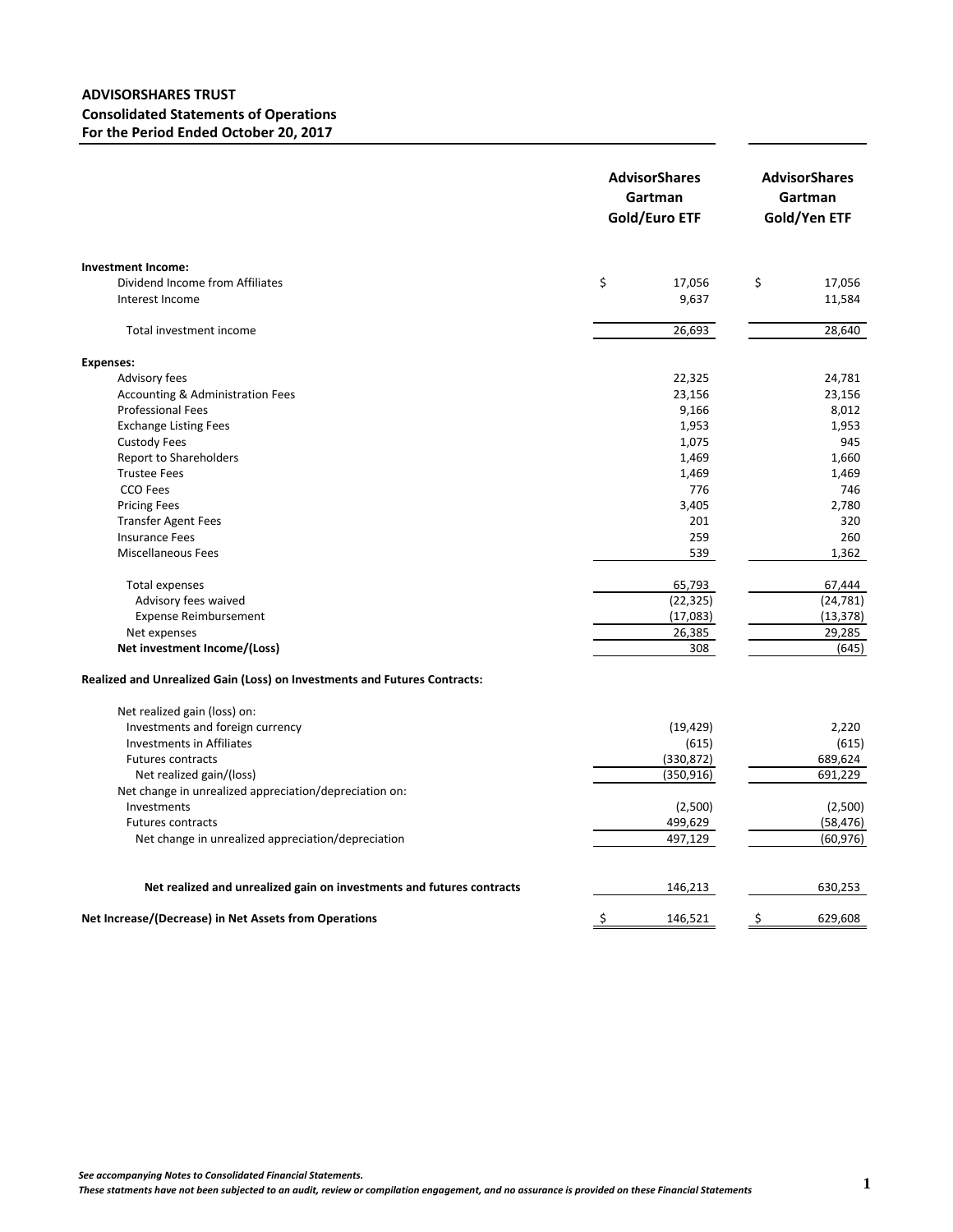#### **ADVISORSHARES TRUST Consolidated Statements of Changes in Net Assets For the Period Ended October 20, 2017**

|                                                                                               |                                                    | AdvisorShares Gartman Gold/Euro ETF           | AdvisorShares Gartman Gold/Yen                     |    |                                               |  |  |
|-----------------------------------------------------------------------------------------------|----------------------------------------------------|-----------------------------------------------|----------------------------------------------------|----|-----------------------------------------------|--|--|
|                                                                                               | For the<br><b>Period Ended</b><br>October 20, 2017 | For the<br><b>Year Ended</b><br>June 30, 2017 | For the<br><b>Period Ended</b><br>October 20, 2017 |    | For the<br><b>Year Ended</b><br>June 30, 2017 |  |  |
| Increase (Decrease) in Net Assets from:                                                       |                                                    |                                               |                                                    |    |                                               |  |  |
| <b>Operations:</b>                                                                            |                                                    | \$                                            |                                                    | Ś. |                                               |  |  |
| Net investment Income/(Loss)<br>Net realized gain/(loss) on investments and futures contracts | \$<br>308<br>(350, 916)                            | (89, 121)<br>(236, 242)                       | \$<br>(645)<br>691,229                             |    | (81, 347)<br>1,185,556                        |  |  |
|                                                                                               |                                                    |                                               |                                                    |    |                                               |  |  |
| Net change in unrealized appreciation/depreciation on investments                             |                                                    |                                               |                                                    |    |                                               |  |  |
| and futures contracts                                                                         | 497,129                                            | (2,342,814)                                   | (60, 976)                                          |    | (1, 114, 320)                                 |  |  |
| Net decrease in net assets resulting from operations                                          | 146,521                                            | (2,668,177)                                   | 629,608                                            |    | (10, 111)                                     |  |  |
|                                                                                               |                                                    |                                               |                                                    |    |                                               |  |  |
| <b>Distributions to Shareholders:</b>                                                         |                                                    |                                               |                                                    |    |                                               |  |  |
| From net investment income:                                                                   |                                                    | (1,243,425)                                   |                                                    |    | (1,403,577)                                   |  |  |
| From net realized gain:                                                                       |                                                    | (47, 955)                                     |                                                    |    |                                               |  |  |
| <b>Total distributions to shareholders</b>                                                    |                                                    | (1, 291, 380)                                 |                                                    |    | (1,403,577)                                   |  |  |
| <b>Capital Transactions:</b>                                                                  |                                                    |                                               |                                                    |    |                                               |  |  |
| Proceeds from shares Issued:                                                                  |                                                    | 13,543,686                                    |                                                    |    | 2,404,697                                     |  |  |
| Value of shares redeemed:                                                                     | (15, 210, 087)                                     | (16, 953, 392)                                | (16,057,096)                                       |    | (9,812,402)                                   |  |  |
| Net increase/(decrease) in net assets from capital transactions                               | (15, 210, 087)                                     | (3,409,706)                                   | (16,057,096)                                       |    | (7,407,705)                                   |  |  |
|                                                                                               |                                                    |                                               |                                                    |    |                                               |  |  |
| Total decrease in net assets                                                                  | (15,063,566)                                       | (7, 369, 263)                                 | (15, 427, 488)                                     |    | (8,821,393)                                   |  |  |
|                                                                                               |                                                    |                                               |                                                    |    |                                               |  |  |
| <b>Net Assets:</b>                                                                            |                                                    |                                               |                                                    |    |                                               |  |  |
| Beginning of period<br>End of period                                                          | \$<br>15,063,566                                   | 22,432,829<br>\$<br>15,063,566                | \$<br>15,427,488                                   | \$ | 24,248,881<br>15,427,488                      |  |  |
|                                                                                               |                                                    |                                               |                                                    |    |                                               |  |  |
| Accumulated net investment loss                                                               | \$                                                 | Ś<br>(22,020)                                 | \$                                                 | \$ | (18, 167)                                     |  |  |
|                                                                                               |                                                    |                                               |                                                    |    |                                               |  |  |
| <b>Capital Share Transactions:</b>                                                            |                                                    |                                               |                                                    |    |                                               |  |  |
| Shares Outstanding, Beginning of Year/Period                                                  | 1,300,000                                          | 1,625,000                                     | 1,375,000                                          |    | 2,025,000                                     |  |  |
| <b>Shares Sold</b>                                                                            |                                                    | 1,000,000                                     |                                                    |    | 200,000                                       |  |  |
| <b>Shares Repurchased</b>                                                                     | (1,300,000)                                        | (1,325,000)                                   | (1,375,000)                                        |    | (850,000)                                     |  |  |
| Shares Outstanding, End of Year/Period                                                        |                                                    | 1,300,000                                     |                                                    |    | 1,375,000                                     |  |  |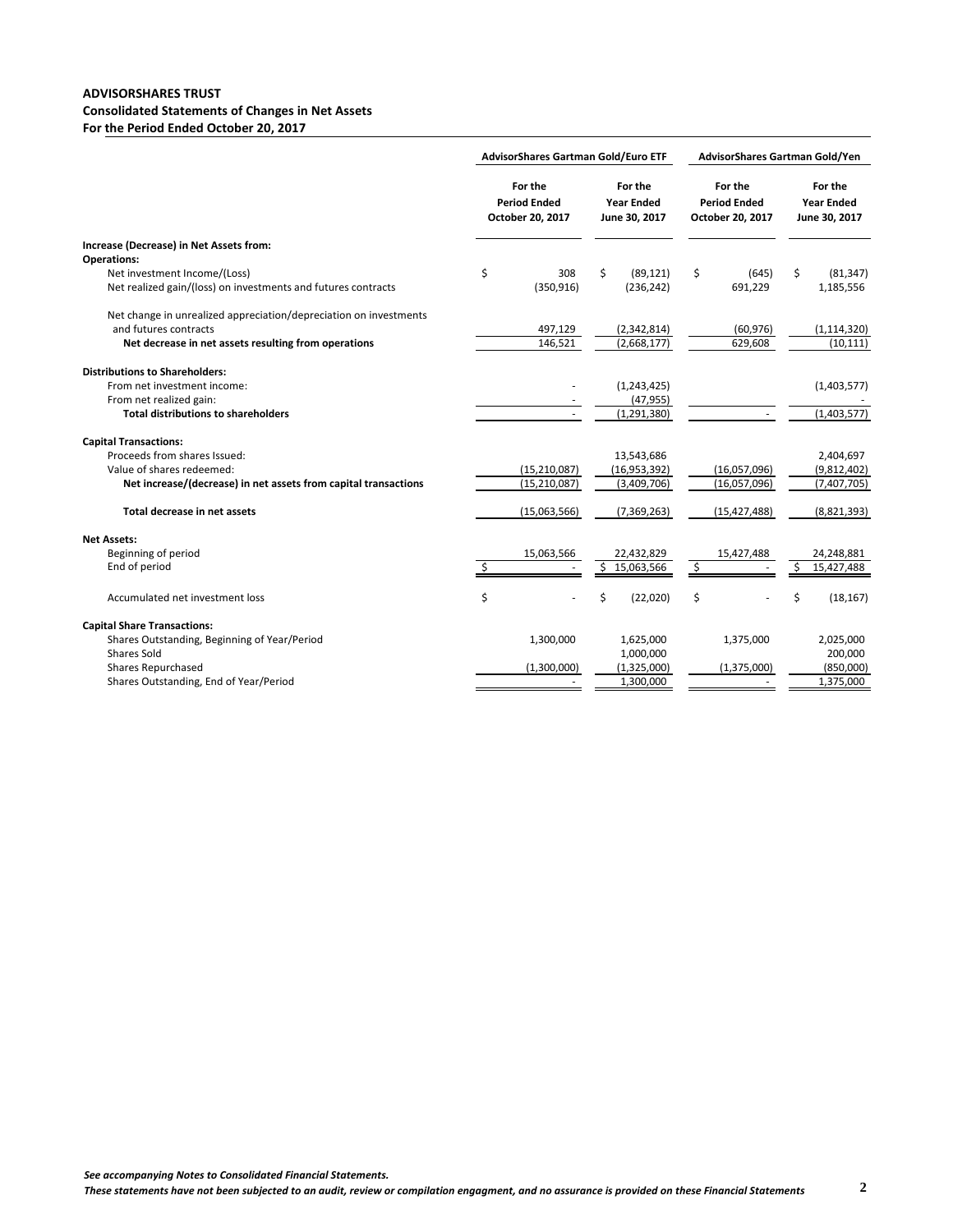#### **ADVISORSHARES TRUST CONSOLIDATED FINANCIAL HIGHLIGHTS**

#### *Per share operating performance.*

| rer shure operuting perjormance.<br>For a capital share outstanding throughout each period. | Gartman Gold/Euro ETF                                              |         |                                               |             |                                               |         |                                               |            |                                                                      |            |
|---------------------------------------------------------------------------------------------|--------------------------------------------------------------------|---------|-----------------------------------------------|-------------|-----------------------------------------------|---------|-----------------------------------------------|------------|----------------------------------------------------------------------|------------|
|                                                                                             | <b>For the Period</b><br>July 1, 2017 through<br>October 20, 2017^ |         | For the<br><b>Year Ended</b><br>June 30, 2017 |             | For the<br><b>Year Ended</b><br>June 30, 2016 |         | For the<br><b>Year Ended</b><br>June 30, 2015 |            | <b>For the Period</b><br>February 11, 2014*<br>through June 30, 2014 |            |
| Net asset value, beginning of period                                                        |                                                                    | 11.59   | S.                                            | 13.80       | S.                                            | 13.14   | \$                                            | 13.02      | Š.                                                                   | 12.80      |
| <b>Investment Operations</b>                                                                |                                                                    |         |                                               |             |                                               |         |                                               |            |                                                                      |            |
| Net investment loss <sup>1</sup>                                                            |                                                                    |         |                                               | (0.05)      |                                               | (0.08)  |                                               | (0.08)     |                                                                      | (0.03)     |
| Net realized and unrealized gain (loss) on investments                                      |                                                                    | 0.16    |                                               | (1.30)      |                                               | 1.63    |                                               | 0.97       |                                                                      | 0.25       |
| Total from investment operations <sup>3</sup>                                               |                                                                    | 0.16    |                                               | (1.35)      |                                               | 1.55    |                                               | 0.89       |                                                                      | 0.22       |
| <b>Less Distributions:</b>                                                                  |                                                                    |         |                                               |             |                                               |         |                                               |            |                                                                      |            |
| From net investment income                                                                  |                                                                    |         |                                               | $(0.83)^2$  |                                               |         |                                               | (0.14)     |                                                                      |            |
| From net realized gain                                                                      |                                                                    |         |                                               | (0.03)      |                                               | (0.89)  |                                               | $(0.63)^2$ |                                                                      |            |
| <b>Total distributions</b>                                                                  |                                                                    |         |                                               | (0.86)      |                                               | (0.89)  |                                               | (0.77)     |                                                                      |            |
| <b>Liquidation Distribution:</b>                                                            |                                                                    | (11.75) |                                               |             |                                               |         |                                               |            |                                                                      |            |
| Net asset value, end of period                                                              |                                                                    |         |                                               | 11.59       |                                               | 13.80   |                                               | 13.14      |                                                                      | 13.02      |
| Market value, end of period                                                                 |                                                                    |         |                                               | 11.57       |                                               | 13.98   |                                               | 13.11      |                                                                      | 13.07      |
| Total return <sup>4</sup>                                                                   |                                                                    |         |                                               |             |                                               |         |                                               |            |                                                                      |            |
| Total Investment Return Based on Net Asset Value                                            |                                                                    | 1.40%   |                                               | $(9.80)$ %  |                                               | 13.29%  |                                               | 7.33%      |                                                                      | 1.72%      |
| Total Investment Return Based on Market Value                                               |                                                                    | 1.56%   |                                               | $(11.11)\%$ |                                               | 15.11%  |                                               | 6.56%      |                                                                      | 2.11%      |
| <b>Ratios and Supplemental Data:</b>                                                        |                                                                    |         |                                               |             |                                               |         |                                               |            |                                                                      |            |
| Net assets, end of period (in thousands)                                                    | \$                                                                 |         | Ś                                             | 15,064      | \$                                            | 22,433  | Ś                                             | 16,758     | Ŝ.                                                                   | 1,302      |
| Ratios excluding the expenses and income of the Subsidiary: <sup>5</sup>                    |                                                                    |         |                                               |             |                                               |         |                                               |            |                                                                      |            |
| Ratio of expenses after fees waived to average net assets                                   |                                                                    | 0.65%   |                                               | 0.65%       |                                               | 0.65%   |                                               | 0.65%      |                                                                      | 0.65%      |
| Ratio of expenses before fees waived to average net assets                                  |                                                                    | 1.63%   |                                               | 1.25%       |                                               | 1.43%   |                                               | 2.21%      |                                                                      | 10.72%     |
| Ratio of net investment income / (loss) after fees waived to average net assets             |                                                                    | 0.01%   |                                               | (0.42)%     |                                               | (0.64)% |                                               | $(0.63)$ % |                                                                      | $(0.63)$ % |
|                                                                                             |                                                                    |         |                                               |             |                                               |         |                                               |            |                                                                      |            |
| Portfolio turnover rate <sup>6</sup>                                                        |                                                                    | 0%      |                                               | 0%          |                                               | 0%      |                                               | 0%         |                                                                      | 0%         |

\* Commencement of operations

^ Liquidation date.

<sup>1</sup> Based on average shares outstanding for the period.

<sup>2</sup> Amount represents less than \$0.01 per share.

<sup>3</sup> The amount shown for a share distribution throughout the period may not correlate with the Consolidated Statements of Operations for the period due to the timing of sales and repurchases of Fund Shares in relation to income earned and/or fluctuating fair value of the investments of the Fund.

4 Net asset value total investment return is calculated assuming an initial investment made at the net asset value at the beginning of the period, reinvestment of all dividends and distributions on ex-date, if any, at net value during the period, and redemption on the last day of the period. Periods less than one year are not annualized. Market value total return is calculated assuming an initial investment made at the market value at the beginning of the period, reinvestment of all dividends and distributions at market value during the period on pay date, and sale at the market value on the last day of the period.

<sup>5</sup> Ratios of periods of less than one year have been annualized. Excludes expenses incurred by the underlying investments in other funds

<sup>6</sup> Portfolio turnover rate is not annualized and excludes the value of portfolio securities received or delivered as in-kind creations or redemptions of the Fund's capital shares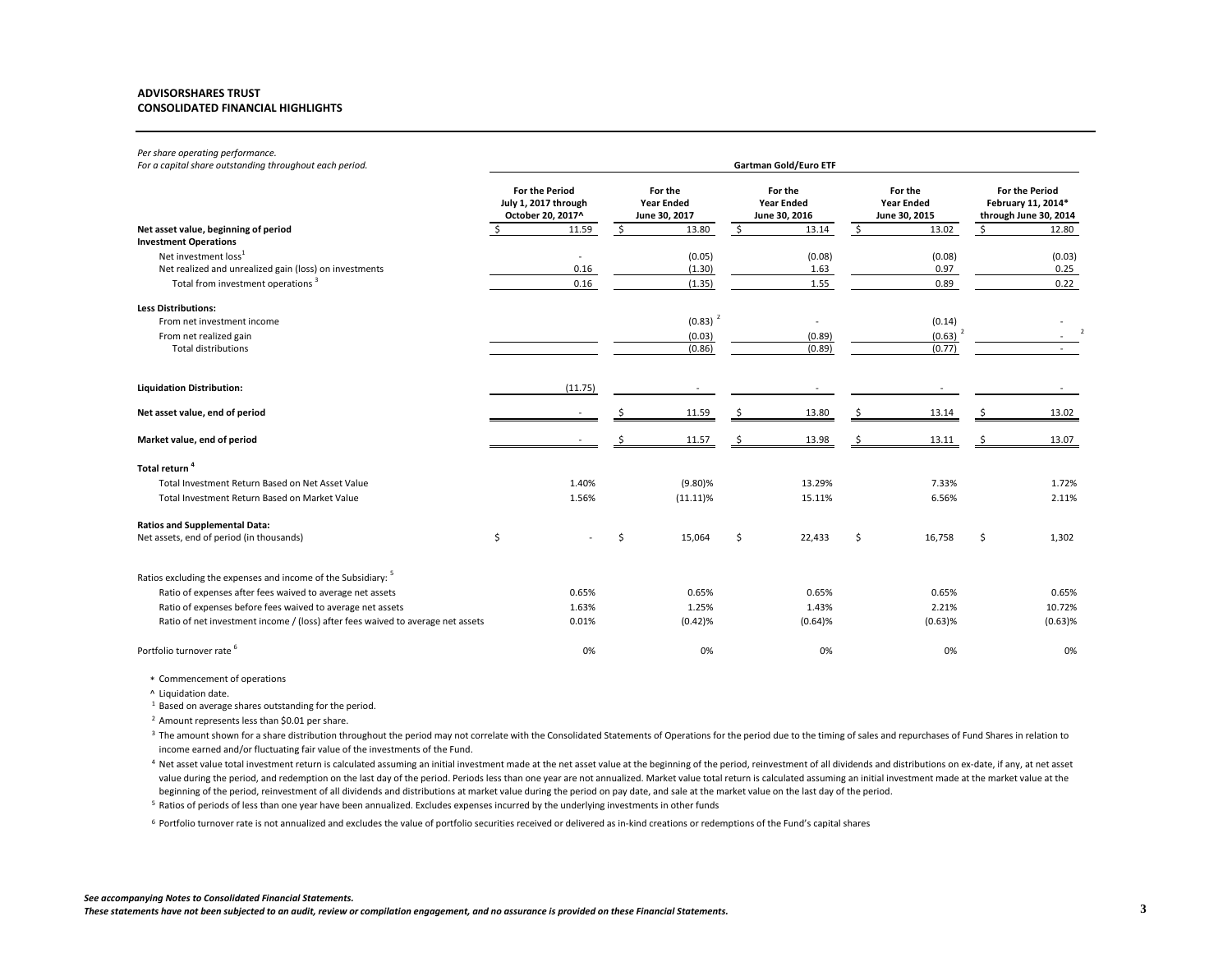#### **ADVISORSHARES TRUST CONSOLIDATED FINANCIAL HIGHLIGHTS**

### *Per share operating performance.*

| For a capital share outstanding throughout each period.                  | Gartman Gold/Yen ETF                                               |                                               |                                               |                                               |                                                                      |  |  |  |  |  |
|--------------------------------------------------------------------------|--------------------------------------------------------------------|-----------------------------------------------|-----------------------------------------------|-----------------------------------------------|----------------------------------------------------------------------|--|--|--|--|--|
|                                                                          | <b>For the Period</b><br>July 1, 2017 through<br>October 20, 2017^ | For the<br><b>Year Ended</b><br>June 30, 2017 | For the<br><b>Year Ended</b><br>June 30, 2016 | For the<br><b>Year Ended</b><br>June 30, 2015 | <b>For the Period</b><br>February 11, 2014*<br>through June 30, 2014 |  |  |  |  |  |
| Net asset value, beginning of period                                     | 11.22                                                              | 11.97<br>S.                                   | \$<br>13.16                                   | 12.94<br>S.                                   | 12.80<br>Ŝ.                                                          |  |  |  |  |  |
| <b>Investment Operations</b>                                             |                                                                    |                                               |                                               |                                               |                                                                      |  |  |  |  |  |
| Net investment loss <sup>1</sup>                                         |                                                                    | (0.05)                                        | (0.08)                                        | (0.08)                                        | (0.03)                                                               |  |  |  |  |  |
| Net realized and unrealized gain (loss) on investments                   |                                                                    | 0.19                                          | (0.70)                                        | 0.86                                          | 0.17                                                                 |  |  |  |  |  |
| Total from investment operations <sup>3</sup>                            |                                                                    | 0.14                                          | (0.78)                                        | 0.78                                          | 0.14                                                                 |  |  |  |  |  |
| <b>Less Distributions:</b>                                               |                                                                    |                                               |                                               |                                               |                                                                      |  |  |  |  |  |
| From net investment income                                               |                                                                    | (0.89)                                        | $\sim$                                        | (0.04)                                        |                                                                      |  |  |  |  |  |
| From net realized gain                                                   |                                                                    |                                               | (0.41)                                        | (0.52)                                        |                                                                      |  |  |  |  |  |
| <b>Total distributions</b>                                               | $\sim$                                                             | (0.89)                                        | (0.41)                                        | (0.56)                                        |                                                                      |  |  |  |  |  |
| <b>Liquidation Distribution:</b>                                         | (11.71)                                                            |                                               |                                               |                                               |                                                                      |  |  |  |  |  |
| Net asset value, end of period                                           |                                                                    | 11.22                                         | 11.97                                         | 13.16                                         | 12.94                                                                |  |  |  |  |  |
| Market value, end of period                                              |                                                                    | 11.20                                         | 12.04                                         | 13.19                                         | 13.04                                                                |  |  |  |  |  |
| Total return <sup>4</sup>                                                |                                                                    |                                               |                                               |                                               |                                                                      |  |  |  |  |  |
| Total Investment Return Based on Net Asset Value                         | 4.37%                                                              | 1.54%                                         | (5.73)%                                       | 6.06%                                         | 1.09%                                                                |  |  |  |  |  |
| Total Investment Return Based on Market Value                            | 4.55%                                                              | 0.73%                                         | $(5.36)\%$                                    | 5.45%                                         | 1.88%                                                                |  |  |  |  |  |
|                                                                          |                                                                    |                                               |                                               |                                               |                                                                      |  |  |  |  |  |
| <b>Ratios and Supplemental Data:</b>                                     |                                                                    |                                               |                                               |                                               |                                                                      |  |  |  |  |  |
| Net assets, end of period (in thousands)                                 | \$                                                                 | Ś<br>15,427                                   | Ś<br>24,249                                   | 23,022<br>Ŝ                                   | \$<br>3,881                                                          |  |  |  |  |  |
| Ratios excluding the expenses and income of the Subsidiary: <sup>5</sup> |                                                                    |                                               |                                               |                                               |                                                                      |  |  |  |  |  |
| Ratio of expenses after fees waived to average net assets                | 0.65%                                                              | 0.65%                                         | 0.65%                                         | 0.65%                                         | 0.65%                                                                |  |  |  |  |  |
| Ratio of expenses before fees waived to average net assets               | 1.50%                                                              | 1.30%                                         | 1.23%                                         | 1.99%                                         | 4.74%                                                                |  |  |  |  |  |
| Ratio of net investment loss after fees waived to average net assets     | (0.01)%                                                            | (0.41)%                                       | (0.64)%                                       | $(0.62)$ %                                    | $(0.63)$ %                                                           |  |  |  |  |  |
| Portfolio turnover rate <sup>6</sup>                                     | 0%                                                                 | 0%                                            | 0%                                            | 0%                                            | 0%                                                                   |  |  |  |  |  |

\* Commencement of operations

<sup>1</sup> Based on average shares outstanding for the period.

<sup>2</sup> Amount represents less than \$0.01 per share.

<sup>3</sup> The amount shown for a share distribution throughout the period may not correlate with the Consolidated Statements of Operations for the period due to the timing of sales and repurchases of Fund Shares in relation to i earned and/or fluctuating fair value of the investments of the Fund.

4 Net asset value total investment return is calculated assuming an initial investment made at the net asset value at the beginning of the period, reinvestment of all dividends and distributions on ex-date, if any, at net during the period, and redemption on the last day of the period. Periods less than one year are not annualized. Market value total return is calculated assuming an initial investment made at the market value at the beginni period, reinvestment of all dividends and distributions at market value during the period on pay date, and sale at the market value on the last day of the period.

5 Ratios of periods of less than one year have been annualized. Excludes expenses incurred by the underlying investments in other funds

<sup>6</sup> Portfolio turnover rate is not annualized and excludes the value of portfolio securities received or delivered as in-kind creations or redemptions of the Fund's capital shares

<sup>^</sup> Liquidation date.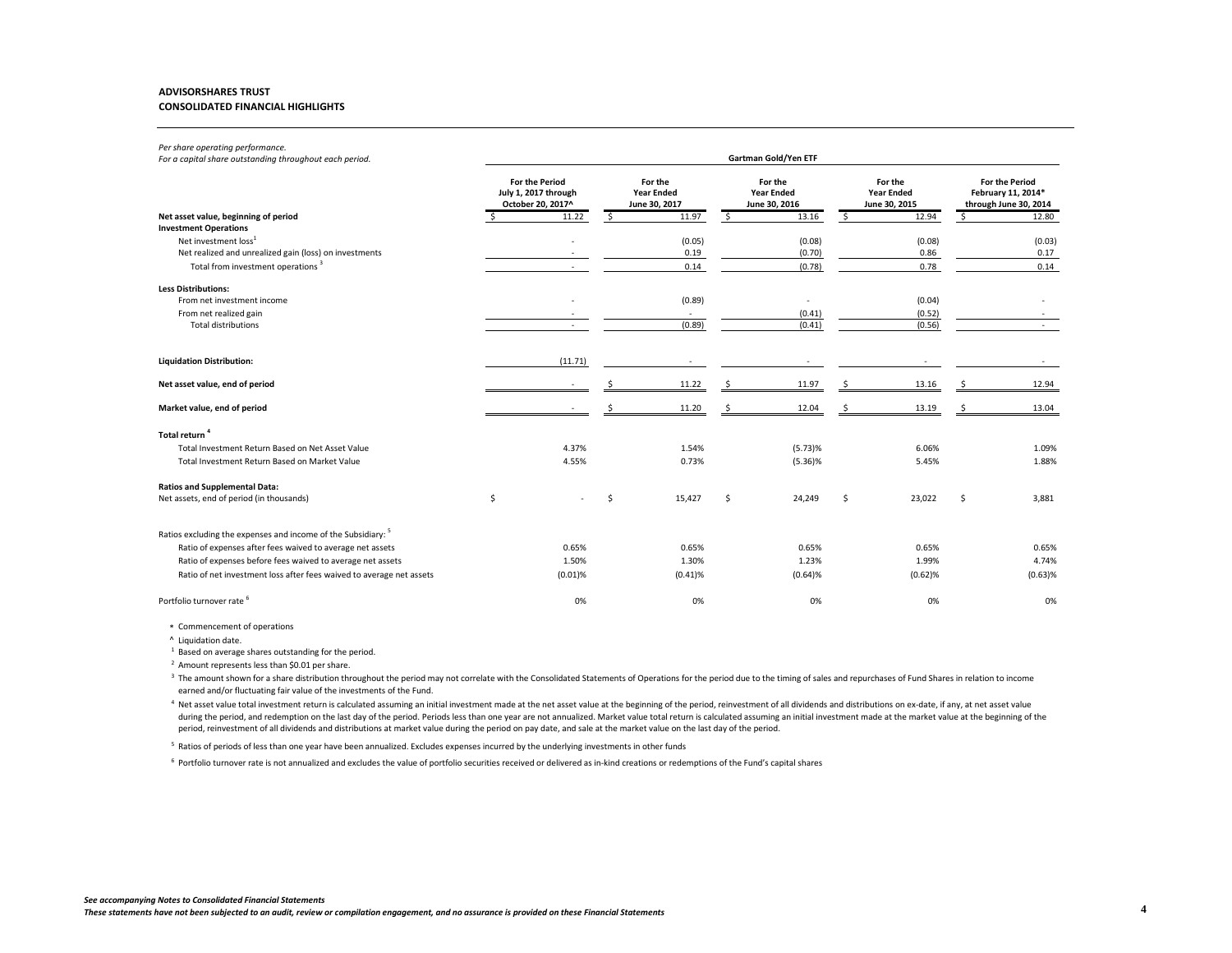### **Consolidated Notes to Financial Statements**

### **October 20, 2017**

### **1. Organization**

AdvisorShares Trust(the "Trust") was organized as a Delaware statutory trust on July 30, 2007 and has authorized capital of unlimited shares. The Funds are investment companies and accordingly follow the investment company accounting and reporting guidance of the Financial Accounting Standards Board ("FASB") Accounting Standard Codification Topic 946 "Financial Services — Investment Companies". The Trust is an open-end management investment company, registered under the Investment Company Act of 1940, as amended (the "Act"). The Trust is comprised of 17 active funds (the "Funds" or "ETFs" and individually, the "Fund" or "ETF"):

|                                     |             | <b>Commencement Of</b> |
|-------------------------------------|-------------|------------------------|
| Fund                                | Ticker      | <b>Operations</b>      |
| AdvisorShares Gartman Gold/Euro ETF | <b>GEUR</b> | February 11, 2014      |
|                                     | GYEN        | February 11, 2014      |

The Advisor has decided to cease trading and to enact an orderly liquidation of AdvisorShares Gartman Gold/EURO ETF and AdvisorShares Gartman Gold/Yen ETF. The Advisor expects no additional costs to be incurred related to the liquidation of those Funds.

AdvisorShares Gartman Gold/Euro ETF (''Gartman Gold/Euro ETF'') seeks to provide positive returns by utilizing the European Union's Euro to invest its assets in the gold market. GEUR offers investors an alternative method to invest in gold by financing gold purchases in liquid currencies other than the U.S. dollar. Euros are obtained through the sale of either exchange-traded currency futures or ''over-the-counter'' foreign exchange forward contracts.

AdvisorShares Gartman Gold/Yen ETF (''Gartman Gold/Yen ETF'') seeks to provide positive returns by utilizing the Japanese yen to invest its assets in the gold market. GYEN offers investors an alternative method to invest in gold by financing gold purchases in liquid currencies other than the U.S. dollar.

The Japanese yen is obtained through the sale of either exchange-traded currency futures or ''over-the-counter'' foreign exchange forward contracts.

Some of the Funds are considered "fund of funds" and seek to achieve their investment objectives by investing primarily in other affiliated and unaffiliated exchange-traded funds ("ETFs"), as well as other exchange-traded products, including, but not limited to, exchange-traded notes ("ETNs") and closed-end funds (collectively with ETFs and ETNs, "ETPs"), that offer diversified exposure to various global regions, credit qualities, durations and maturity dates.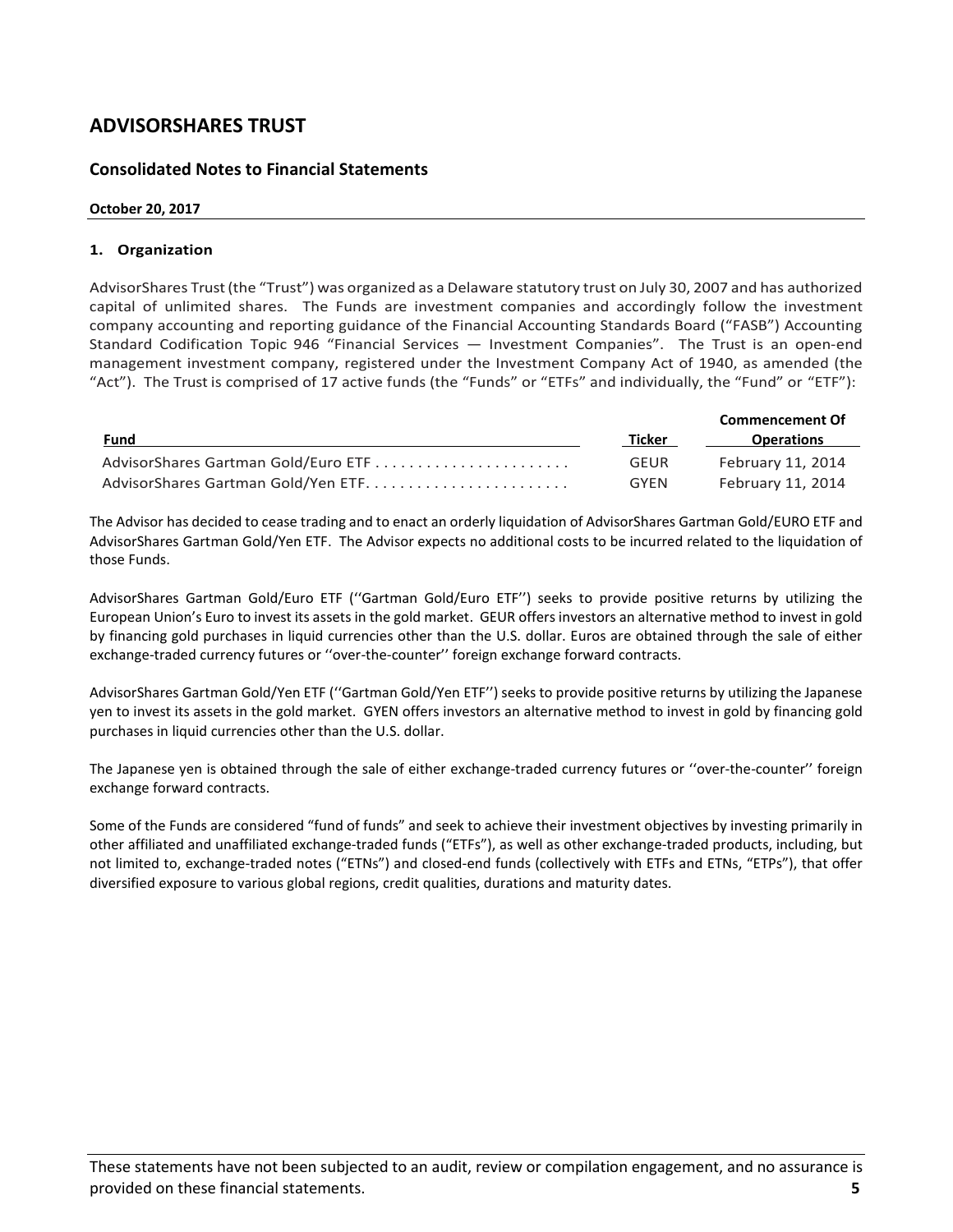# **Consolidated Notes to Financial Statements – (Continued)**

#### **October 20, 2017**

#### **2. Consolidation of Subsidiaries**

The Consolidated Schedules of Investments; Consolidated Statements of Assets and Liabilities, of Operations and of Changes in Net Assets; and the Consolidated Financial Highlights of the ETFs listed below include the accounts of wholly owned subsidiaries. All inter-company accounts and transactions have been eliminated in consolidation.

| <b>Funds</b>         | <b>Wholly Owned Subsidiary</b>      |
|----------------------|-------------------------------------|
|                      | AdvisorShares Gartman Gold/Euro CFC |
| Gartman Gold/Yen ETF | AdvisorShares Gartman Gold/Yen CFC  |

A summary of each ETF's investment in its corresponding subsidiary is as follows:

|                       |                          | Subsidiary               | % of ETF's Total        |
|-----------------------|--------------------------|--------------------------|-------------------------|
|                       | <b>Inception Date of</b> | <b>Net Assets At</b>     | <b>Net Assets At</b>    |
| <b>Funds</b>          | <b>Subsidiary</b>        | <b>October 20, 2017</b>  | <b>October 20, 2017</b> |
| Gartman Gold/Euro ETF | February 11, 2014        | $\overline{\phantom{0}}$ | 0%                      |
| Gartman Gold/Yen ETF  | February 11, 2014        |                          | 0%                      |

#### **3. Summary of Significant Accounting Policies**

These financial statements are prepared in accordance with U.S. generally accepted accounting principles (''GAAP'') which require management to make estimates and assumptions that affect the reported amounts of assets and liabilities and disclosures of contingent assets and liabilities at the date of the financial statements and the reported amounts of increases and decreases in net assets from operations during the reporting period. Actual results could differ from those estimates.

#### *Investment Valuation*

In computing each Fund's NAV, the Fund's securities holdings are valued based on their last readily available market price. Price information on listed securities, including Underlying ETFs, is taken from the exchange where the security is primarily traded. Securities regularly traded in an OTC market are valued at the latest quoted sales price on the primary exchange or national securities market on which such securities are traded. Securities not listed on an exchange or national securities market, or securities in which there was no last reported sales price, are valued at the most recent bid price. Other portfolio securities and assets for which market quotations are not readily available are valued based on fair value as determined in good faith by the Board of Trustees of the Trust.

#### *Investment Transactions*

Investment transactions are accounted for on the trade date. Realized gains and losses on sales of investment securities are calculated using the identified cost method. Dividend income and distributions to shareholders are recognized on the ex-dividend date and interest income and expenses are recognized on the accrual basis. Premiums and discounts are amortized over the life of the bond using the effective interest method.

Distributions received from investments in Real Estate Investment Trusts ("REITs") are recorded as dividend income on exdividend date, subject to reclassification upon notice of the character of such distributions by the issuer. The portion of dividend attributable to the return of capital is recorded against the cost basis of the security,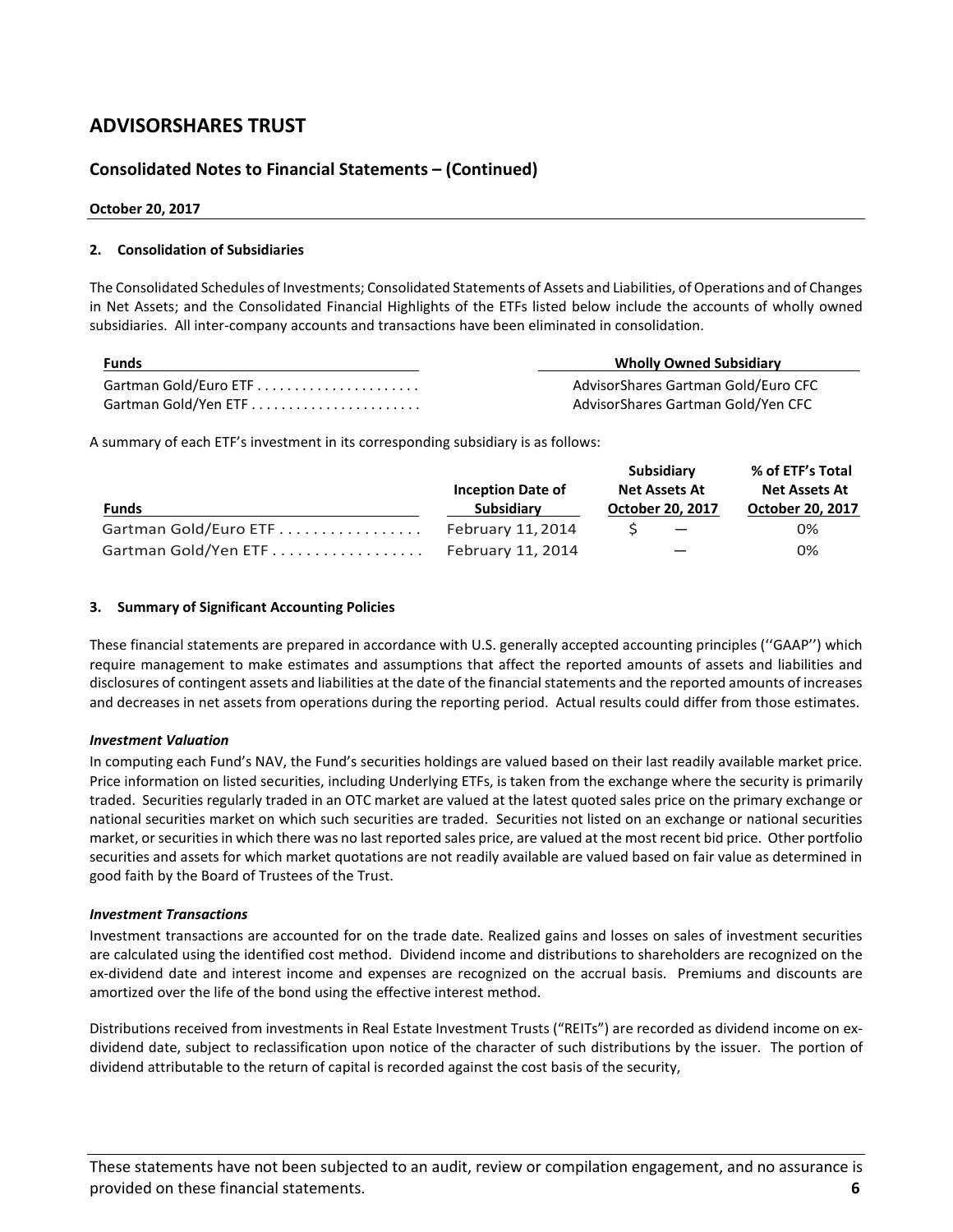# **Consolidated Notes to Financial Statements – (Continued)**

#### **October 20, 2017**

#### *Expenses*

Expenses of the Trust, which are directly identifiable to a specific Fund, are applied to that Fund. Expenses which are not readily identifiable to a specific Fund are allocated in such a manner as deemed equitable, taking into consideration the nature and type of expense and the relative net assets of each Fund.

#### *Futures Contracts*

Certain Funds may invest in futures contracts (''futures''), may invest in futures in order to hedge its investments against fluctuations in value caused by changes in prevailing interest rates or market conditions. Such Funds may invest in futures as a primary investment strategy. Investments in futures may increase or leverage exposure to a particular market risk, thereby increasing price volatility of derivative instruments a Fund holds. No monies are paid or received by a Fund upon the purchase or sale of a futures contract. Initially, a Fund will be required to deposit with the broker an amount of cash or cash equivalents, known as initial margin, based on the value of the contract. Subsequent payments, called variation margin, to and from the broker, will be made on a daily basis as the price of the underlying instruments fluctuates, making the long and short positions in the futures contract more or less valuable, a process known as 'marking-to-the-market.' Once a final determination of variation margin is made, additional cash is required to be paid by or released to a Fund, and a Fund will realize a loss or gain. The Funds may be subject to the risk that the change in the value of the futures contract may not correlate perfectly with the underlying index. Use of long futures contracts subjects the Funds to risk of loss in excess of the amounts shown on the Statements of Assets and Liabilities, up to the notional value of the futures contracts. Use of short futures contracts subjects the Funds to unlimited risk of loss. The Funds may enter into futures contracts only on exchanges or boards of trade. The exchange or board of trade acts as the counterparty to each futures contract; therefore, the Funds' credit risk is limited to failure of the exchange or board of trade. Under some circumstances, futures exchanges may establish daily limits on the amount that the price of a futures contract can vary from the previous day's settlement price, which could effectively prevent liquidation of unfavorable positions.

#### *Options*

Certain Funds are authorized to write and purchase put and call options. When a Fund writes an option, an amount equal to the premium received by the Fund is reflected as an asset and an equivalent liability. The amount of the liability is subsequently marked to market to reflect the current market value of the option written. When a security is purchased or sold through an exercise of an option, the related premium paid (or received) is added to (or deducted from) the basis of the security acquired or deducted from (or added to) the proceeds of the security sold. When an option expires (or the Fund enters into a closing transaction), the Fund realizes a gain or loss on the option to the extent of the premiums received or paid (or gain or loss to the extent the cost of the closing transaction exceeds the premium paid or received). The Fund, as writer of an option, bears the market risk of an unfavorable change in the price of the security underlying the written option. Written and purchased options are non-income producing investments.

#### *Short-Term Investments*

Each Fund may invest in high-quality short-term debt securities and money market instruments on an ongoing basis to maintain liquidity or pending selection of investments in accordance with its policies. These short-term debt securities and money market instruments include shares of other mutual funds, commercial paper, certificates of deposit, bankers' acceptances, U.S. Government securities and repurchase agreements.

#### *Dividends and Distributions*

Each Fund will generally pay out dividends to shareholders at least annually. Each Fund will distribute its net capital gains, if any, to shareholders annually. Income and capital gain distributions are determined in accordance with income tax regulations which may differ from U.S. generally accepted accounting principles. Distributions are recorded on ex-dividend date.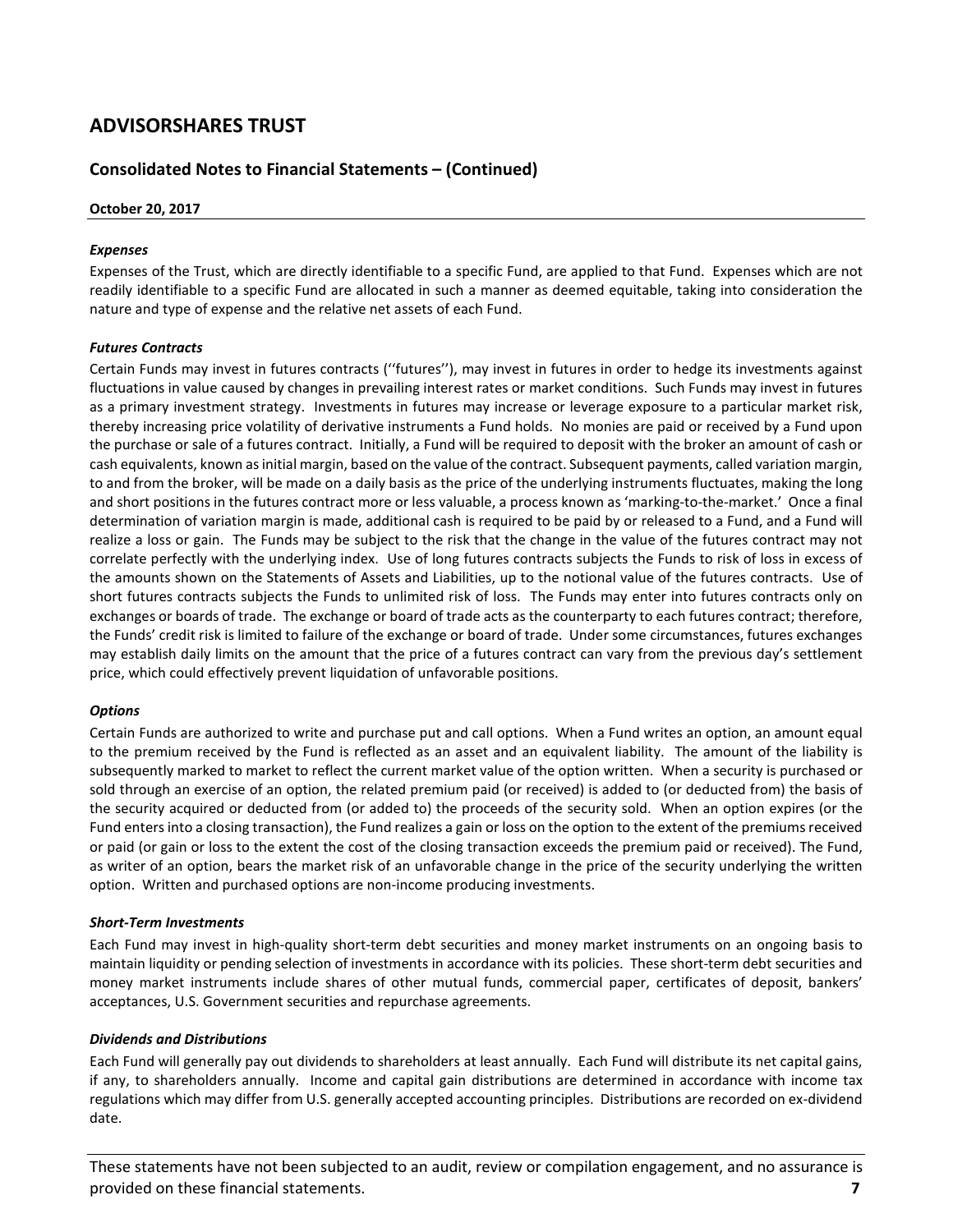### **Consolidated Notes to Financial Statements – (Continued)**

#### **October 20, 2017**

#### *Indemnifications*

In the normal course of business, each Fund enters into contracts that contain a variety of representations which provide general indemnifications. The Trust's maximum exposure under these arrangements cannot be known; however, the Trust expects any risk of loss to be remote.

#### **4. Investment Advisory Agreement and Other Agreements**

#### *Investment Advisory Agreement*

Each Fund has entered into an investment advisory agreement with AdvisorShares Investments, LLC (the ''Advisor'') pursuant to which the Advisor acts as the Fund's investment adviser. Pursuant to the agreement, the Advisor has overall supervisory responsibility for the general management and investment of each Fund's securities portfolio, and has ultimate responsibility (subject to oversight by the Trust's Board of Trustees) for oversight of the Trust's sub-advisers. For its services, each Fund pays the Advisor an annual management fee and which is calculated daily and paid monthly based on average daily net assets. From time to time, the Advisor may waive all or a portion of its fee.

The Advisor's annual management fee for each Fund is as follows:

| Fund: | Rate: |
|-------|-------|
|       | 0.55% |
|       | 0.55% |

#### *Sub-Advisory Agreements*

Each Fund's investment sub-advisor provides investment advice and management services to the Fund. AdvisorShares supervises the day-to-day investment and reinvestment of the assets in the Fund and is responsible for monitoring the Fund's adherence to its investment mandate. Pursuant to an investment sub-advisory agreement between each subadvisor and the Advisor, the sub-advisor receives an annual fee.

From time to time, each sub-advisor may waive all or a portion of its fee.

#### *Expense Limitation Agreement*

The Advisor has contractually agreed to reduce their fees and reimburse expenses in order to keep net expenses (excluding interest, taxes, brokerage commissions, acquired fund fees and expenses, and extraordinary expenses) from exceeding a specified amount for each Fund's average daily net assets (with the exception of Global Echo ETF). The expense limitation agreement will be terminated upon termination of the investment advisory agreement between the Advisor and the Fund. The investment advisory agreement may only be terminated with the approval of the Fund's Board. The expense caps in effect for each Fund during the periodended October 20, 2017 were as follows:

| Fund: | Rate: |
|-------|-------|
|       | 0.65% |
|       | 0.65% |

#### *Administrator, Custodian, Fund Accountant and Transfer Agent*

The Bank of New York Mellon (''BNYM'') (in each capacity, the ''Administrator'', ''Custodian'', ''Fund Accountant'' or ''Transfer Agent''), serves as the Fund's Administrator, Custodian, Fund Accountant and Transfer Agent pursuant to a certain Fund Administration and Accounting Agreement, a Custody Agreement or a Transfer Agency and Service Agreement, as the case may be.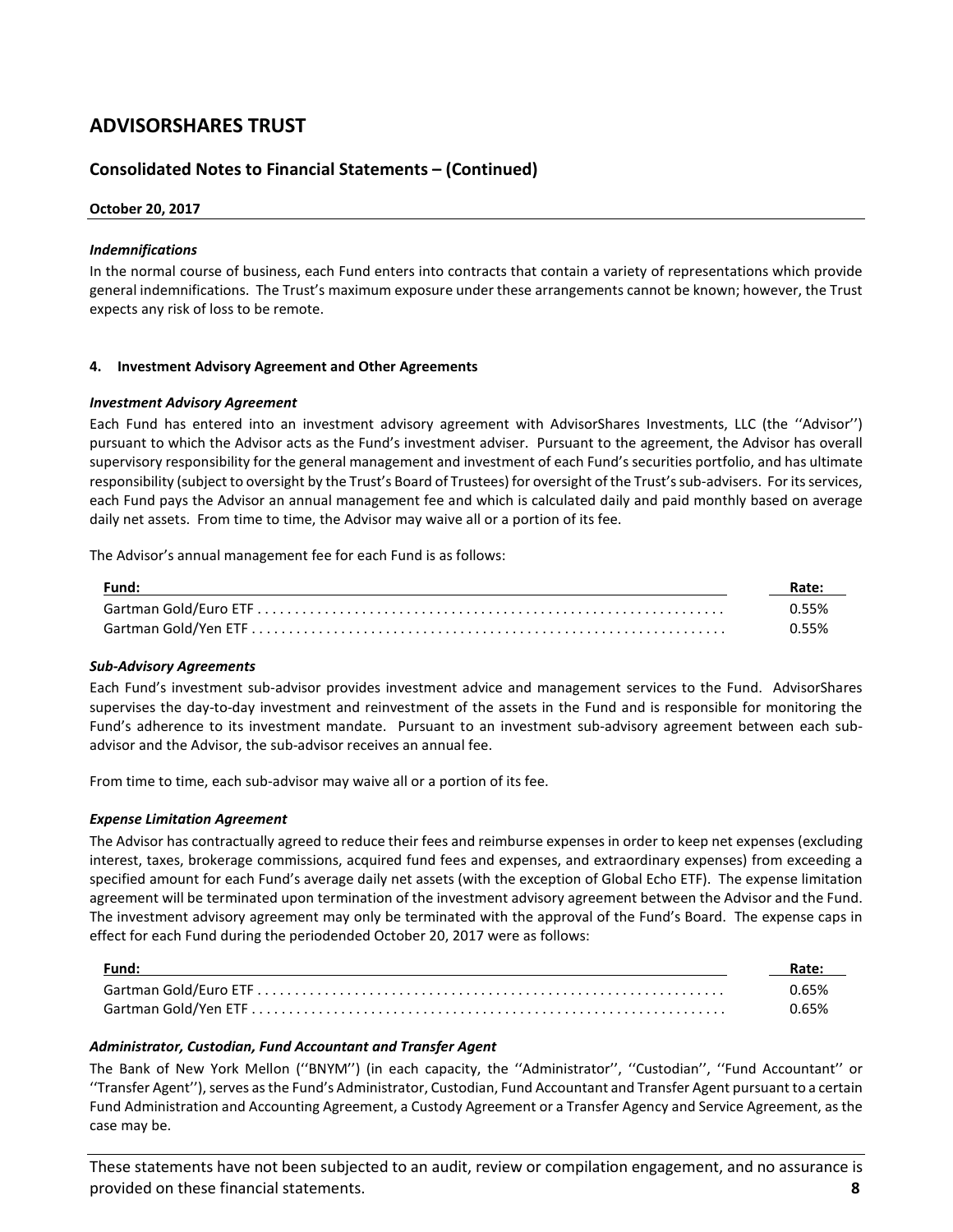# **Consolidated Notes to Financial Statements – (Continued)**

#### **October 20, 2017**

### *Distribution and Service (12b-1) Plan*

Foreside Fund Services, LLC (the ''Distributor'') serves as the Fund's distributor of Creation Units for the Fund pursuant to the distribution agreement. The Distributor does not maintain any secondary market shares. The Funds have adopted a Distribution and Service Plan (''Plan'') pursuant to Rule 12b-1 under the 1940 Act. In accordance with its Plan, each Fund is authorized to pay an amount up to 0.25% of its average daily net assets each year for certain distribution-related activities. No fees are currently paid by each Fund under the Plan, and there are no current plans to impose these fees. However, in the event Rule 12b-1 fees were charged, over time they would increase the cost of an investment in each Fund.

### **5. Creation and Redemption Transactions**

The Funds issue and redeem shares on a continuous basis at NAV in groups of 25,000 shares, at minimum, called ''Creation Units.'' Except when aggregated in Creation Units, shares are not redeemable securities of a Fund. Only ''Authorized Participants'' may purchase or redeem shares directly from each Fund. An Authorized Participant is either (i) a brokerdealer or other participant in the clearing process through the Continuous Net Settlement System of the National Securities Clearing Corporation or (ii) a DTC participant and, in each case, must have executed a Participant Agreement with the Distributor. Most retail investors will not qualify as Authorized Participants or have the resources to buy and sell whole Creation Units. Therefore, they will be unable to purchase or redeem the shares directly from the Fund. Rather, most retail investors will purchase shares in the secondary market with the assistance of a broker and will be subject to customary brokerage commissions or fees.

#### **6. Derivative Instruments**

The Funds have adopted authoritative standards of accounting for derivative instruments which establish disclosure requirement for derivative instruments. These standards improve financial reporting for derivative instruments by requiring enhanced disclosures that enables investors to understand how and why a fund uses derivatives instruments, how derivatives instruments are accounted for and how derivative instruments affect a fund's financial position and results of operations. The Funds use derivative instruments as part of their principal investment strategy to achieve their investment objective.

### **7. Derivative Instruments**

At October 20, 2017, the fair values of derivative instruments were as follows:

|                        | <b>Statements of Assets and Liabilities</b>            |                              |    |                                 |    |                                 |                       |
|------------------------|--------------------------------------------------------|------------------------------|----|---------------------------------|----|---------------------------------|-----------------------|
| Fund                   | <b>Asset Derivatives</b>                               | <b>Equity</b><br><b>Risk</b> |    | Foreign<br><b>Exchange Risk</b> |    | <b>Commodity</b><br><b>Risk</b> | Credit<br><b>Risk</b> |
| Gartment Gold/Yen ETF  | Unrealized Depreciation on<br><b>Futures Contracts</b> | \$                           | Ś. |                                 | \$ |                                 |                       |
| Fund                   | <b>Liability Derivatives</b>                           | Equity<br><b>Risk</b>        |    | Foreign<br><b>Exchange Risk</b> |    | Commodity<br><b>Risk</b>        | Credit<br>Risk        |
| Gartment Gold/Euro ETF | Unrealized Depreciation on<br><b>Futures Contracts</b> | \$                           | Ś. |                                 | Ś. |                                 |                       |
| Gartment Gold/Yen ETF  | Unrealized Depreciation on<br><b>Futures Contracts</b> | \$                           |    |                                 |    |                                 |                       |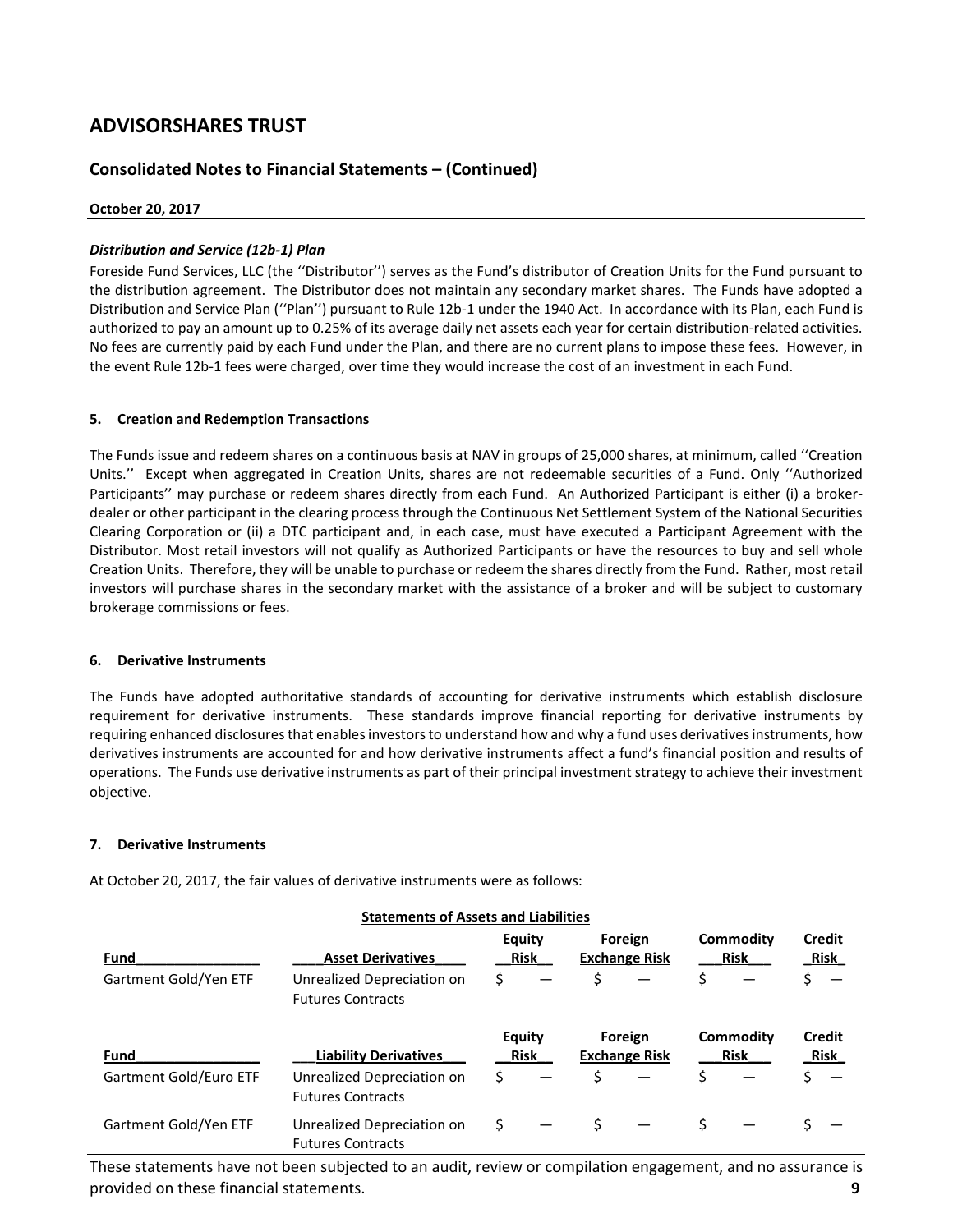# **Consolidated Notes to Financial Statements – (Continued)**

#### **October 20, 2017**

Transactions in derivative instruments during the period ended October 20, 2017, were as follows:

|                        | <b>Statements of Operations</b>            |                       |                                 |                                 |                              |
|------------------------|--------------------------------------------|-----------------------|---------------------------------|---------------------------------|------------------------------|
| Fund                   | <b>Realized Gain (Loss)</b>                | Equity<br>Risk        | Foreign<br><b>Exchange Risk</b> | Commodity<br><b>Risk</b>        | <b>Credit</b><br><b>Risk</b> |
| Gartment Gold/Euro ETF | <b>Futures</b>                             | \$                    | \$(703, 778)                    | $$$ (372,906)                   | $\overline{\phantom{m}}$     |
| Gartment Gold/Yen ETF  | <b>Futures</b>                             |                       | \$233.162                       | \$456.462                       |                              |
| Fund                   | Change In<br><b>Unrealized Gain (Loss)</b> | Equity<br><b>Risk</b> | Foreign<br><b>Exchange Risk</b> | <b>Commodity</b><br><b>Risk</b> | <b>Credit</b><br><b>Risk</b> |
| Gartment Gold/Euro ETF | <b>Futures</b>                             | \$                    | \$(292, 361)                    | \$(207, 268)                    | $\overline{\phantom{m}}$     |
| Gartment Gold/Yen ETF  | <b>Futures</b>                             |                       | \$(261,396)                     | \$(202, 920)                    |                              |

#### **8. Federal Income Tax**

Each Fund intends to qualify as a ''regulated investment company'' under Sub-chapter M of the Internal Revenue Code of 1986, as amended. If so qualified, the Funds will not be subject to Federal income tax to the extent it distributes substantially all of its net investment income and net capital gains to its shareholders. Accounting for Uncertainty in Income Taxes provides guidance for how uncertain tax positions should be recognized, measured, presented and disclosed in the financial statements, and requires the evaluation of tax positions taken or expected to be taken in the course of preparing a Fund's tax returns to determine whether the tax positions are ''more-likely-than-not'' of being sustained by the applicable tax authority. Tax positions not deemed to meet the more-than-likely-than-not threshold would be recorded as a tax benefit or expense in the current year. Interest and penalty related to income taxes would be recorded as income tax expense. Management of the Funds is required to analyze all open tax years (2014 − 2017), as defined by IRS statute of limitations, for all major jurisdictions, including federal tax authorities and certain state tax authorities. As of October 20, 2017, the Funds did not have a liability for any unrecognized tax benefits. The Funds have no examination in progress and is not aware of any tax positions for which it is reasonably possible that the amounts of unrecognized tax benefits will significantly change in the next twelve months.

#### **9. Other Affiliated Parties and Transactions**

Affiliated holdings are funds which are managed by the Trust or an affiliate of the Trust. Transactions with affiliated companies during the period ended October 20, 2017 were as follows:

| <b>Affiliated Fund Name</b>                              |     | <b>Value At</b><br>6/30/2017 | Purchases/<br><b>Additions</b> | Sales/<br><b>Reductions</b> | Value At<br>10/20/17     | <b>Dividend</b><br>Income | Realized<br>Gain (Loss) |
|----------------------------------------------------------|-----|------------------------------|--------------------------------|-----------------------------|--------------------------|---------------------------|-------------------------|
| <b>Gartman Gold/Euro ETF</b><br>Sage Core Reserves ETF * | S – |                              |                                | $-$ \$ $-$ \$4,976,500 \$   | $\overline{\phantom{0}}$ | \$17.056                  | \$ (615)                |
| <b>Gartman Gold/Yen ETF</b><br>Sage Core Reserves ETF *  |     |                              |                                | 4,976,500                   |                          |                           |                         |

**\* Not an affiliate at the end of the period**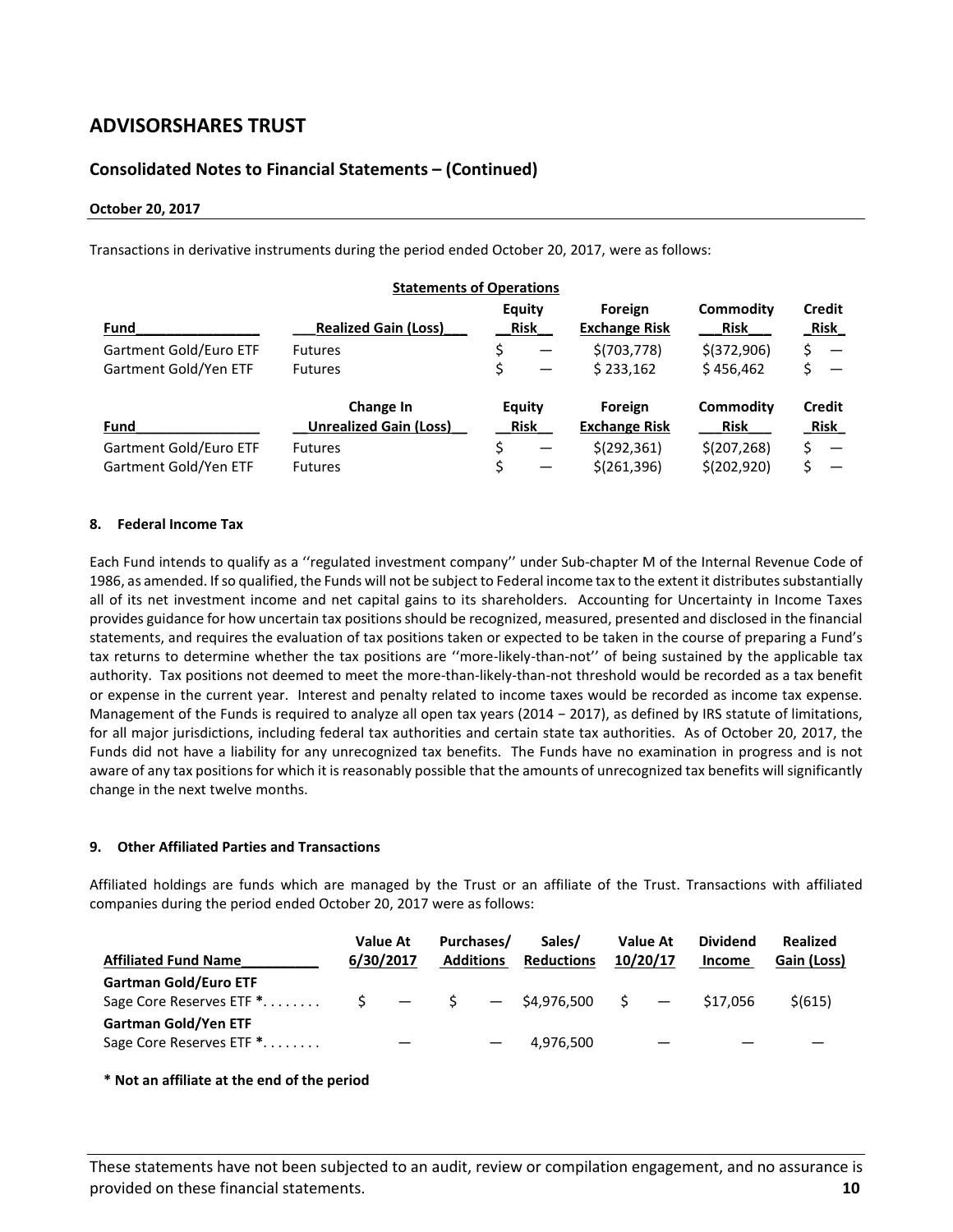# **Consolidated Notes to Financial Statements – (Continued)**

#### **October 20, 2017**

#### **10. Investment Transactions**

Purchases and sales of investments for the periodended October 20, 2017 were as follows:

|                       |           | <b>Purchases</b> |         | <b>Sales</b><br><b>U.S.</b> |            |         |  |
|-----------------------|-----------|------------------|---------|-----------------------------|------------|---------|--|
|                       |           | U.S.             |         |                             |            |         |  |
| Fund                  | Long Term | Government       | In-Kind | Long Term                   | Government | In-Kind |  |
| Gartman Gold/Euro ETF |           |                  |         | 4.973.385                   |            |         |  |
| Gartman Gold/Yen ETF  |           |                  |         |                             |            |         |  |

#### **11. Risk Involved with Investing in the Funds**

The Funds are subject to the principal risks described below, some or all of these risks may adversely affect the Funds' NAV, trading price, yield, total return and ability to meet its investment objective. As with any investment, an investment in each Fund could result in a loss or the performance of each Fund could be inferior to that of other investments.

#### *Credit Risk*

Credit risk is the risk that an issuer or guarantor of debt instruments or the counterparty to a financial transaction, including derivatives contracts, repurchase agreements or loans of portfolio securities, is unable or unwilling to make timely interest and/or principal payments or to otherwise honor its obligations. The Fund's, and its affiliates, manage counterparty credit risk by entering into transactions only with counterparties that they believe have the financial resources to honor their obligations and by monitoring the financial stability of those counterparties. Financial assets, which potentially expose the Funds to issuer and counterparty credit risks, consist principally of financial instruments and receivables due from counterparties. The extent of each Fund's exposure to credit and counterparty risks with respect to those financial assets is approximated by their value recorded in its Statements of Assets and Liabilities. High yield securities may also be subject to greater levels of credit or default risk than higher-rated securities and high yield securities may be less liquid and more difficult to sell at an advantageous time or price or to value than higher-rated securities. In particular, high yield securities are often issued by smaller, less creditworthy companies or by highly leveraged (indebted) companies, which are generally less able than more financially stable companies to make scheduled payments of interest and principal.

#### *Fund of Funds Risk*

Some of the Funds' investment performance, because they are fund of funds, depends on the investment performance of the Underlying ETFs in which they invest. An investment in these Funds is subject to the risk associated with the Underlying ETFs that comprise their Underlying Index. The Funds will indirectly pay a proportional share of the asset-based fees, if any, of the Underlying ETFs in which they invest.

#### *Liquidity Risk*

In certain circumstances, it may be difficult for the Fund to purchase and sell particular investments within a reasonable time at a fair price. To the extent that there is not an established retail market for instruments in which the Fund may invest, trading in such instruments may be relatively inactive. Trading in shares may be halted because of market conditions or for reasons that, in the view of the Exchange, make trading in shares inadvisable. In addition, trading in shares is subject to trading halts caused by extraordinary market volatility pursuant to ''circuit breaker'' rules. There can be no assurance that the requirements necessary to maintain the listing of the shares of the Fund will continue to be met or will remain unchanged.